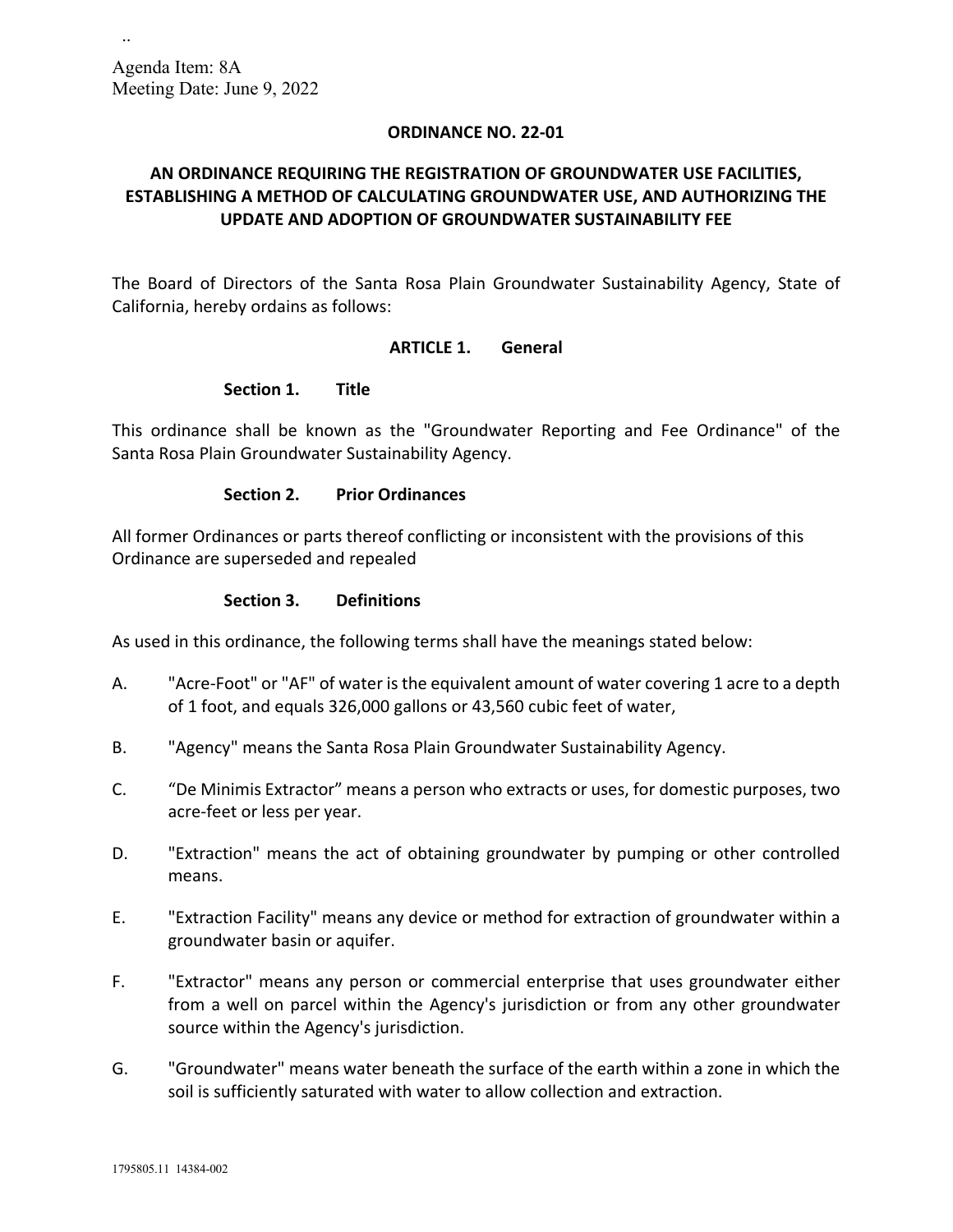H. "Municipalities/Large Water Service Provider" means an entity owning or operating a system for the provision of water for human consumption through pipes or other constructed conveyances that has 15 or more service connections or regularly serves at least 25 individuals daily at least 60 days out of the year. A public water system includes the following:

(1) Any collection, treatment, storage, and distribution facilities under control of the operator of the system that are used primarily in connection with the system.

(2) Any collection or pretreatment storage facilities not under the control of the operator that are used primarily in connection with the system.

(3) Any water system that treats water on behalf of one or more public water systems for the purpose of rendering it safe for human consumption.

- I. "Operator" means a person who operates or owns a groundwater Extraction Facility. In the event the Agency is unable to determine who operates or owns a particular Extraction Facility, then "operator" shall mean the person to whom the Extraction Facility is assessed by the County Assessor, or, if not separately assessed, the person who owns the land upon which the Extraction Facility is located.
- J. "Person" includes any state or local governmental agency, private corporation, firm, partnership, individual, group of individuals, or, to the extent authorized by law, and any federal agency.
- K. "Santa Rosa Plain Groundwater Subbasin" or "Subbsin" or "SRP" shall mean the Santa Rosa Plain Groundwater Subbasin which is designated basin number 1-55.01 in Department of Water Resources' Bulletin No. 118 and as its boundaries may be modified from time to time through the procedures described in California Water Code section 10722.2 or by the Department of Water Resources under its separate authority.
- L. *"*Small Water Service Provider" means a system for the provision of piped water to the public for human consumption that serves at least five, but not more than 14, service connections and does not regularly serve drinking water to more than an average of 25 individuals daily for more than 60 days out of the year

# **ARTICLE 2. Registration of Groundwater Extraction Facilities, Methods of Computing Extractions and the Recordation of Extractions**

# **Section 1. Registration**

All groundwater extraction facilities within the boundaries of the Agency shall be registered with the Agency within thirty (30) days of notice given to the operator.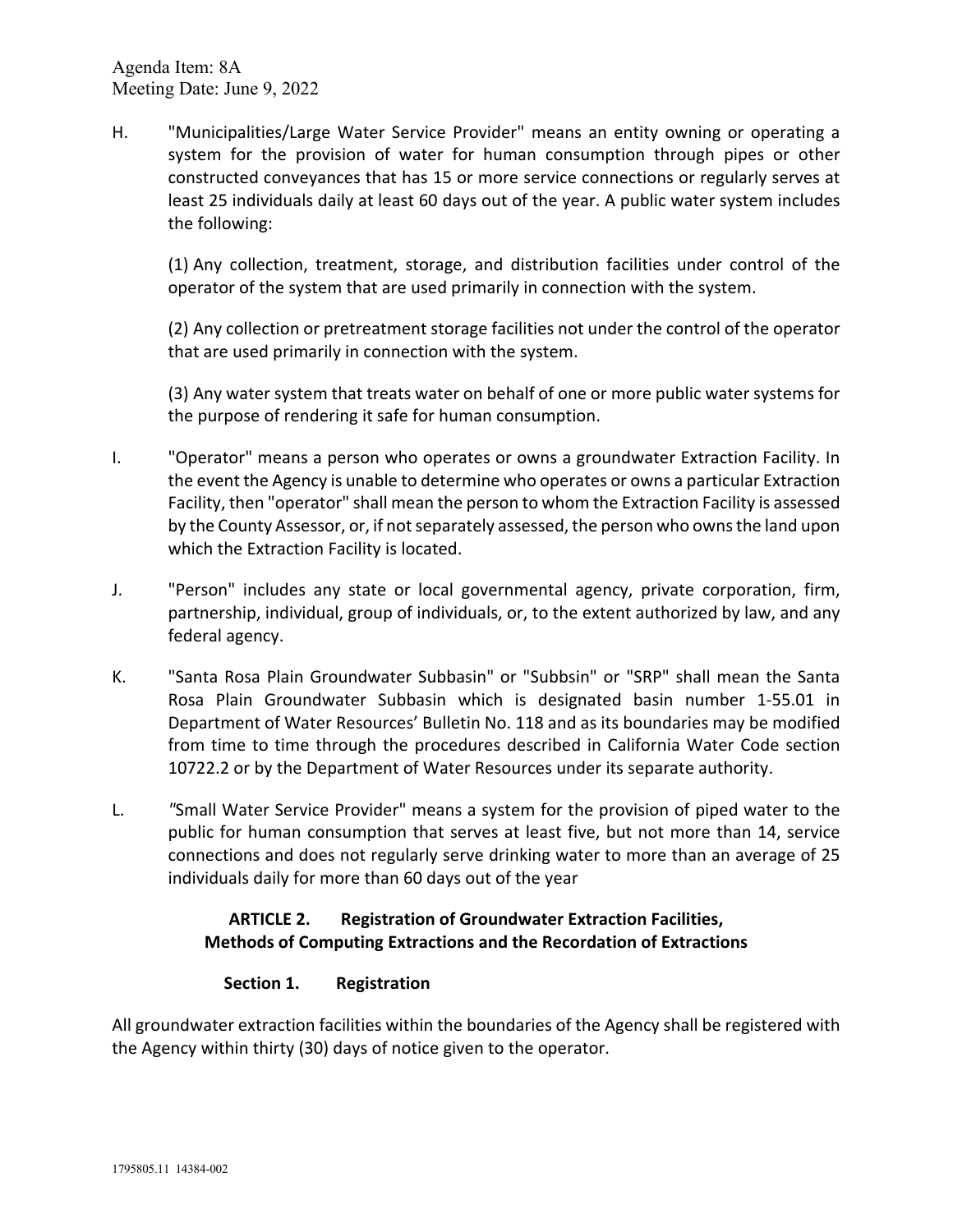The Operator of an Extraction Facility will be registered by the Agency and provide at a minimum the following information on a form provided by the Agency. The Agency form may ask for, and the Operator may supply, additional information if requested.

- A. Name, mailing address, and email address of the operator.
- B. Name and address of the owner of the land upon which the Extraction Facility is located.
- C. A description of the equipment associated with the Extraction Facility.
- D. Location of the water Extraction Facility.

## **Section 2. Methods of Estimating Extractions**

The methodology for estimating groundwater extraction is as follows:

- A. *Municipalities/Large Water Service Provider Use*: Cities, municipalities and large water service providers in the SRP Jurisdiction use groundwater for irrigation and municipal water supply. Future groundwater use by Municipalities and Large Water Service providers in the Agency's jurisdiction provide the amount of groundwater pumped annually to the State Water Resources Control Board Division of Drinking Water (DDW). Future groundwater use of these users will be projected based on a running average of the last five years of reported pumping data, excluding years in which the reported pumping was atypically low as determined by the Administrator.
- B. *Small Water Service Provider Use:* The Subbasin has a variety of Small Water Service Providers (SWSPs) that use groundwater for a variety of purposes. These SWSPs vary between Wineries, Warehouses, Office Parks, Office Parks, Schools, Mutual Water Companies (water companies that provide water service to rural areas), and other commercial properties. These SWSPs provide the amount of groundwater pumped annually to the State Water Resources Control Board Division of Drinking Water (DDW). Future groundwater use of these SWSPs will be projected based on an average of the last five years of reported pumping data.
- C. *Agriculture and Irrigation Use*: Subbasin agricultural groundwater pumping will be estimated using Sonoma County Land Use Data from California Department of Water Resources (DWR). Calculated water use of groundwater irrigated agricultural parcels will be estimated by applying DWR applied water factorsto DWR Land Use Data crop coverage data. Other irrigation uses such as turf and golf course irrigation will be estimated by applying the relevant DWR applied water factor per acre per year.
- D. *Rural Residential*: Rural residential parcel groundwater use will be estimated using a combination of Sonoma County Assessor data and service areas of water service providers (excluding wholesale water service providers). Any parcel that is located outside of the service area of water service provider and has a residential use shall be *assumed* to have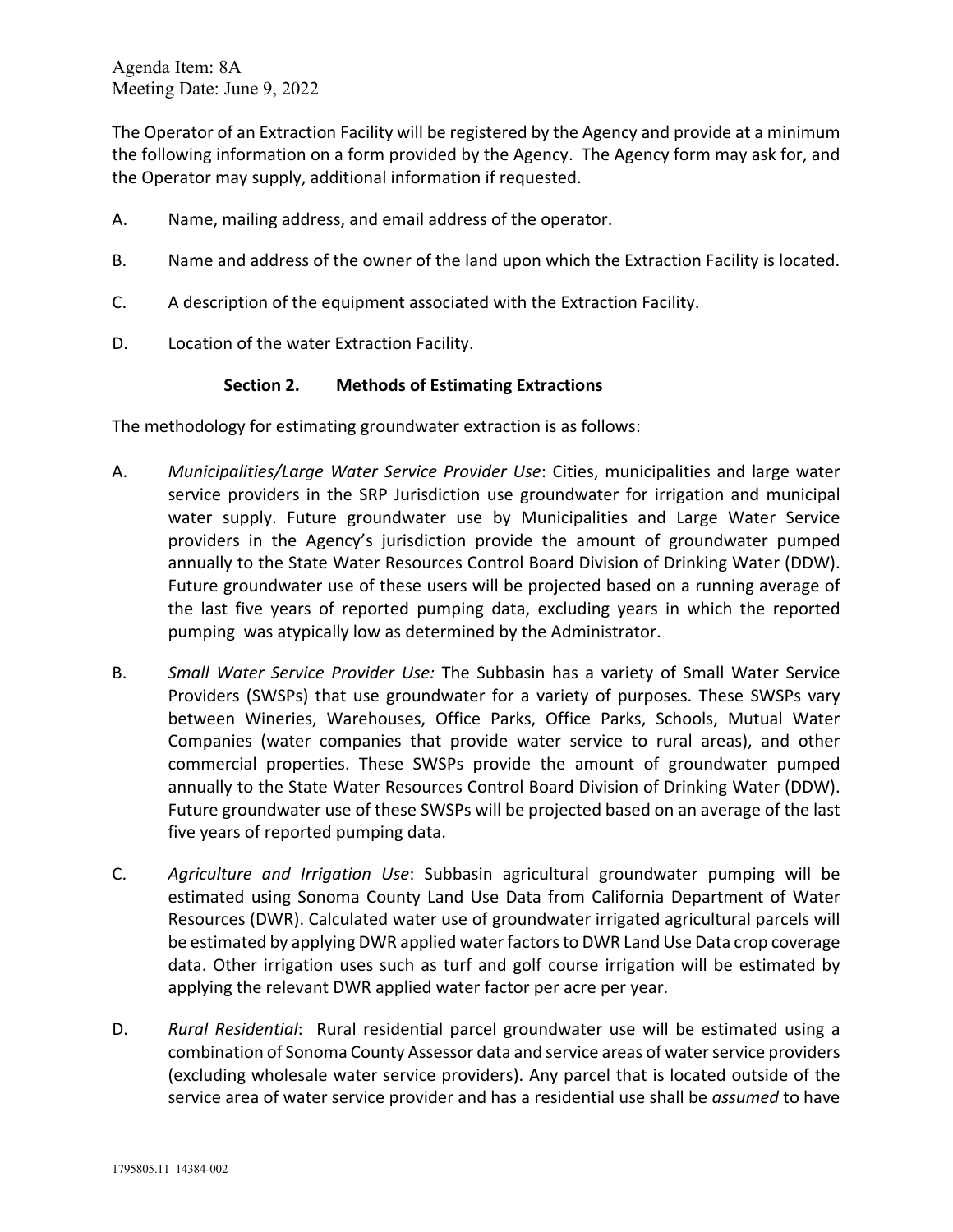> a well, or share a well with another parcel, within the Agency's jurisdiction. Note, well records on the existence and precise location for wells within the SRP are incomplete and are not sufficient to locate Extraction Facilities to individual parcels. An estimated annual use of 0.5 AF shall be assumed for the first residential dwelling unit. An additional 0.25 AF shall be assumed for each additional residential dwelling unit on the parcel.

- E. *Commercial*: Commercial parcel groundwater use will be estimated using a combination of Sonoma County Assessor data and service areas of water service providers (excluding wholesale water service providers). Any parcel that is located outside of the service area of water service provider and has a commercial (or non-residential) use shall be *assumed* to have a well, or share a well with another parcel, within the Agency's jurisdiction. Any parcel inside the service area of a water service provider that has a commercial use and is known to have a well may also be included in this category. Extraction estimates shall be based on an assumed value for various pertinent assessor use codes.
- F. *Urban Residential with Well:* Urban residential parcels with known or suspected wells will be assumed to use 0.1 AFY for outdoor irrigation. It is assumed that all indoor potable use will be covered by the water service provider serving the property.

## **Section 3. De minimis Extractors**

A. It is the intent of the Agency to regulate De Minimis Extractors by this Ordinance, as provided for in Water code section 10730(a).

## **ARTICLE 3. Groundwater Sustainability Fee**

## **Section 1. Groundwater Sustainability Fee**

The Agency shall establish a groundwater sustainability fee by resolution which shall be payable by all Extractors operating or using groundwater extraction facilities for all groundwater extracted after July 14, 2022, in the amount as established by the Board. The ground water sustainability fee may be collected by any lawful method set forth in Water Code section 10730.

## **Section 2. Penalties**

Any Extractor, Operator or Person who intentionally violates any provision of this ordinance, or any resolution authorized by Article 3, shall be guilty of an infraction, and in addition to the fees due may be required to pay a fine to the Agency of not to exceed five hundred dollars (\$500).

Any Extractor, Operator or Person who negligently or intentionally violates any provision of this ordinance, or any resolution authorized by Article 3, may also be liable civilly to the Agency for a sum not to exceed one thousand dollars (\$1,000) per day for each day of such violation, in addition to any other penalties that may be prescribed by law.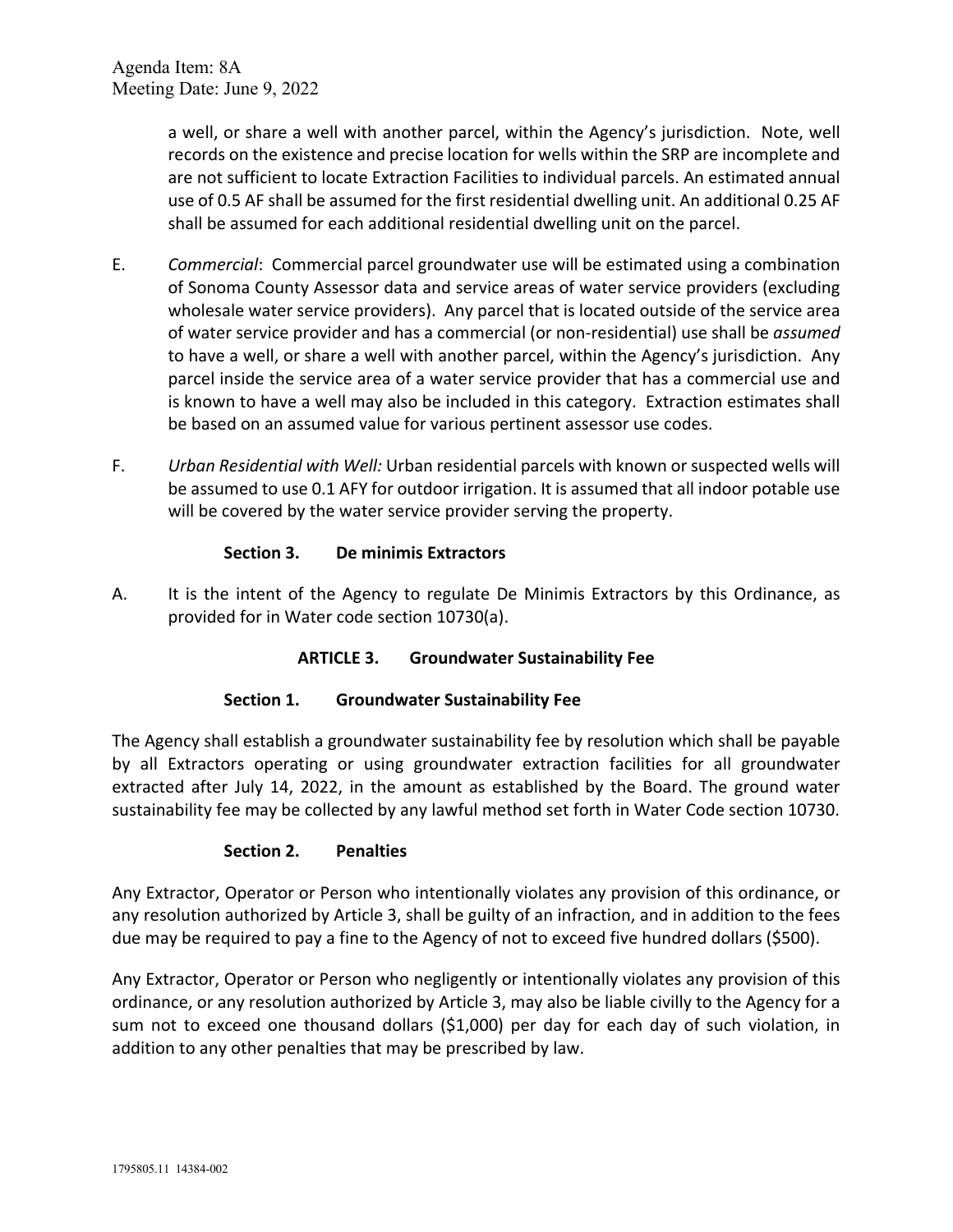Upon the failure of any Extractor, Operator or Person to comply with any provision of this ordinance, the Agency may petition the Superior Court for a temporary restraining order, preliminary or permanent injunction, or such other equitable relief as may be appropriate. The right to petition for injunctive relief is an additional right to those which may be provided elsewhere in this ordinance or otherwise allowed by law.

The Agency may petition the Superior Court of the County of Sonoma to recover any sums due the Agency.

## **ARTICLE 4. Appeals**

(1) If after an unsuccessful informal attempt to resolve with the Agency Administrator any dispute regarding data or facts arising out of this ordinance, any aggrieved Extractor, Operator or Person ("Appellant") may contest the determination that their property is subject to registration under this ordinance, the imposition or amount of the groundwater user fee, or penalties imposed pursuant to Article 3, Section 2 above by requesting a hearing pursuant to the procedures shall be established by resolution by the Board of Directors. The request must be made in a written appeal submitted within thirty (30) days after the service of the notice of imposition of penalties. The appeal must contain:

- (a) A brief statement setting forth the interest the appealing party has in the matter.
- (b) A brief statement of the material facts that the appellant claims supports the appeal.
- (c) An address at which the Appellant agrees to receive, by first class-mail, notice of any additional proceedings or an order relating to the appeal. Service of such notices shall be effective three (3) days following deposit in the first-class mail.
- (d) A signature by the Appellant under penalty of perjury.

(2) The failure of any Extractor, Operator or Person to file a proper appeal in accordance with this section shall constitute a failure to exhaust administrative remedies, and a waiver of the right to an administrative hearing and adjudication of the matter subject to appeal.

(3) Only after a request for hearing is received within the required period, and the information submitted is determined to be complete by the Administrator, shall the Agency set the date and time for the appeal hearing.

The hearing shall be set for a date no more than sixty (60) days from the date of a timely filed appeal unless the Agency Administrator determines that good cause exists for an extension of time.

(4) The Appellant shall be served with notice of the date, time, and place set for the hearing at least fifteen (15) days prior to the date of the hearing. Notice shall be mailed to the address provided in the written appeal.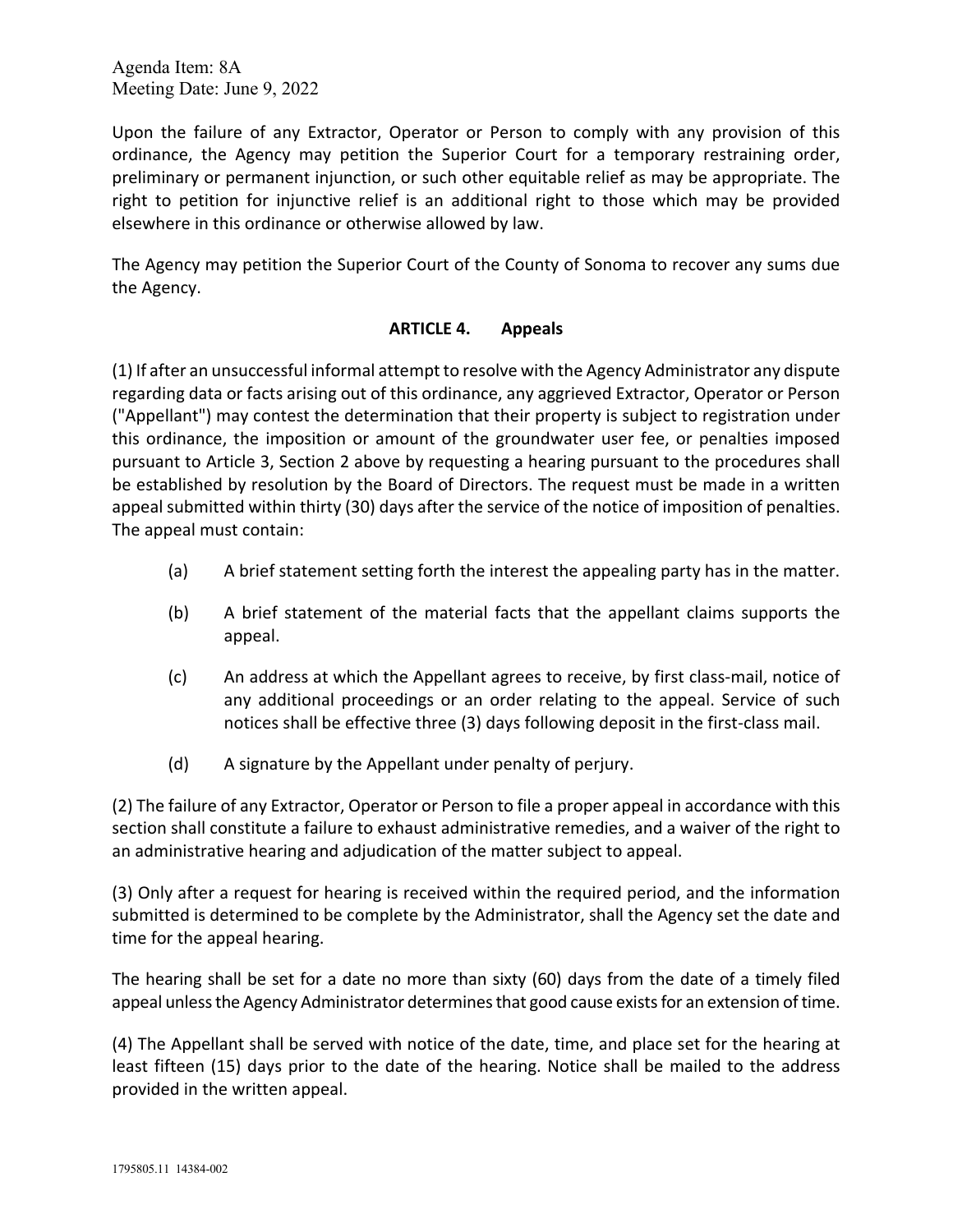(5) If the Agency's Administrator or designee submits an additional written report concerning the imposition of penalties to the Board of Directors for consideration at the hearing, then a copy of this report shall also be served on the person requesting the hearing at least five (5) days prior to the date of the hearing.

(6) Hearings may be continued once at the request of the Appellant or the Administrator. The Board of Directors may also continue the hearing on its own accord for cause.

(7) The hearing serves to provide full opportunity for a person subject to groundwater facility registration, groundwater user fee, or penalties to object to the imposition of said regulations, fees, or penalties.

(8) At the place and time set forth in the notice of hearing, the Board of Directors or a board-appointed committee or hearing officer shall conduct a hearing and consider all written or oral evidence presented at the hearing. Administrative hearings are informal and need not be conducted according to technical rules related to evidence and witnesses, except as provided herein. Irrelevant evidence shall be excluded, and the Board of Directors has discretion to exclude evidence if it its probative value is substantially outweighed by the probability that its admission will necessitate undue consumption of time. Each party shall have the opportunity to present evidence in support of that party's case and to cross examine any witnesses present.

The notice requiring groundwater facility registration, imposing fees, or imposing penalties and any additional reports submitted by the Agency's enforcing officer or his or her designee shall constitute prima facie evidence of the respective facts contained in those documents.

Parties may represent themselves or be represented by any person of their choice.

(9) The Board of Directors may continue the hearing and request additional information from the Agency's enforcing officer or the appellant prior to issuing a written decision.

(10) Absent a showing of good cause or the prior granting of a continuance in writing, the failure of the Appellant to appear at the hearing shall constitute a forfeiture of the appeal and a failure to exhaust administrative remedies.

(11) No later than twenty (20) days after the date on which the hearing concludes, or after the appellant has failed to appear at the hearing, the Board of Directors will issue a written decision to the appellant to (i) uphold or reject the finding of a violation of this ordinance and (ii) uphold, modify, suspend, or cancel the fees or penalties imposed. The decision shall list the reason or reasons for the decision and may order the appellant to comply with this ordinance.

(12) The decision of the Board of Directors shall be final.

(13) The Board of Directors' decision may be appealed to the Superior Court of Sonoma County in accordance with the provisions set forth in Government Code section 53069.4 or Code of Civil Procedure section 1094.5.